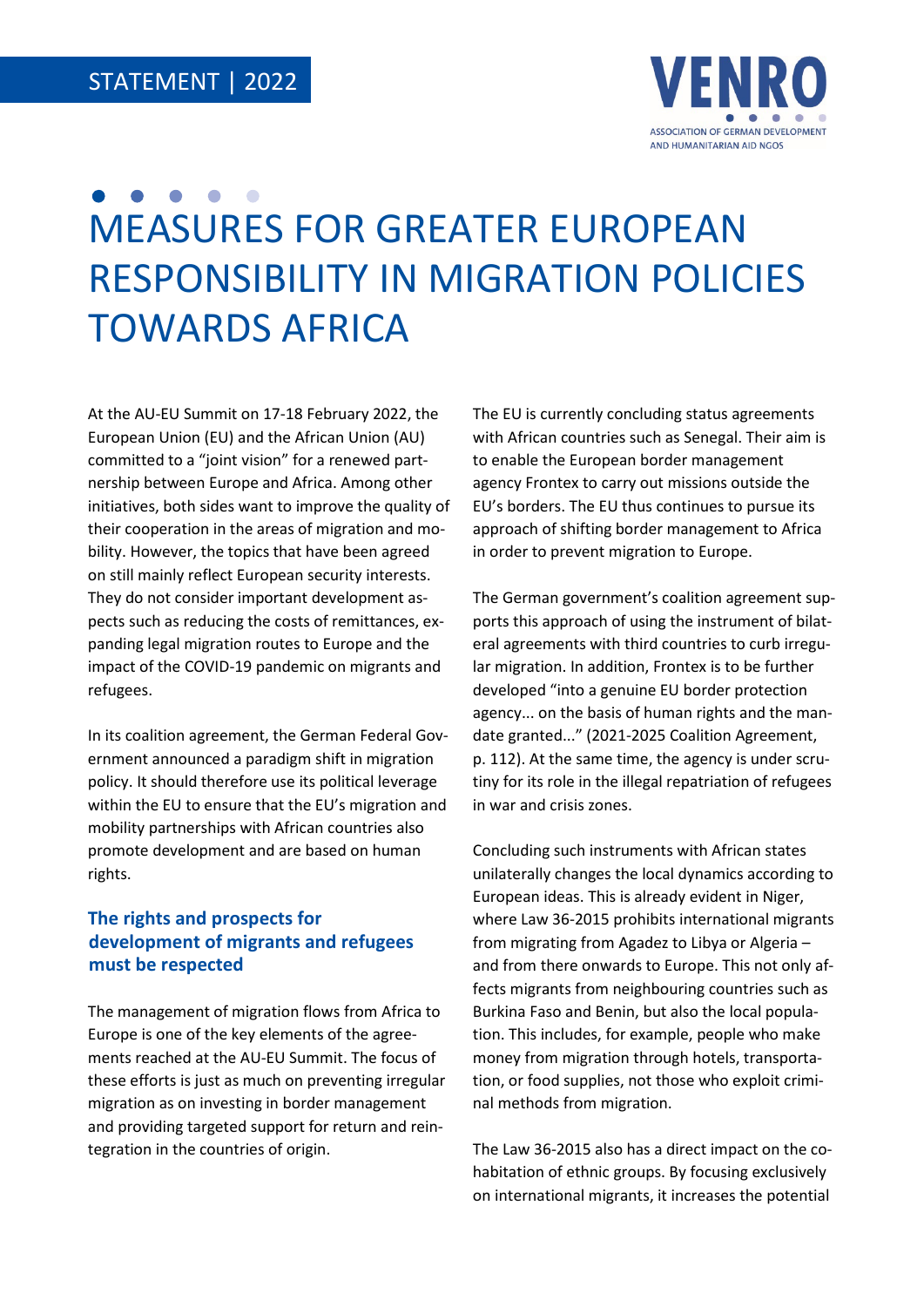# STATEMENT

for local conflicts. In order to circumvent these restrictions, migrants look for alternative, clandestine ways to travel north, which makes migration to Europe both more expensive and dangerous.

Meanwhile, in Agadez, many refugees remain in camps indefinitely until their asylum applications are processed by the United Nations High Commissioner for Refugees (UNHCR). This adds to the vulnerability of certain migrant groups, especially women and children. It can also lead to worsening conditions of detention, for example due to simplified or dubious procedures.

### **In its migration policy at EU level, we call on the German Federal Government to:**

- demand adherence with the standards of international law from Frontex. In the EU Charter of Fundamental Rights, Germany and Europe have committed themselves to the prohibition of expulsion and refoulement. They must therefore safeguard the rights of migrants and refugees. The principle of non-refoulement must also be applied. People must not be returned to states where torture is practised, and serious human rights violations are committed;
- ensure that EU development funds are not used for migration and border management in Europe or for security measures, border controls and readmission agreements at the EU's external borders, but for development projects on the African continent.

# **It is time to endow the Euro-African Dialogue on Migration and Development with a renewed and ambitious strategic framework**

Within the framework of the Rabat Process, migration and development ministers meet regularly at EU-AU ministerial conferences on migration and development. No such meetings have taken place since May 2018. Since then, the multi-year cooperation programme for the period 2018–2020 has come to an end.

As a result of the COVID-19 pandemic, there have been substantial changes to the right to free movement and the urgent protection needs of migrants in the last two years. This applies in particular to health services.

### **In its migration policy at EU level, we call on the German Federal Government to:**

• advocate for a new ministerial meeting and action plan to revitalise the AU-EU Partnership on Migration and Mobility and address the present challenges in the health-migration nexus.

# **The dialogue on climate-induced migration should play a greater role**

Climate change-induced displacement is already a reality in many regions of Africa. According to the Climate Change and Land (2019) report by the Intergovernmental Panel on Climate Change (IPCC), temperatures in Africa are set to rise faster than on other continents in the coming decades. Various natural disasters such as water shortages, droughts and poor harvests threaten the livelihoods of millions of people.

### **Within the EU, we call on the German Federal Government to:**

• prioritise projects to build regional protection mechanisms, strengthen resilience, and scale up knowledge transfer and technology for climate adaptation within funds directed to Africa, such as the multi-year indicative programs of the Neighbourhood, Development and International Cooperation Instrument (NDICI).

### **Expanding resettlement programmes**

Resettlement plays an important role in the protection of refugees. It involves the permanent relocation of particularly vulnerable refugees from a country of first reception, where they have sought protection, to a third country that is willing to receive them. The latter will then grant them refugee status or subsidiary protection.